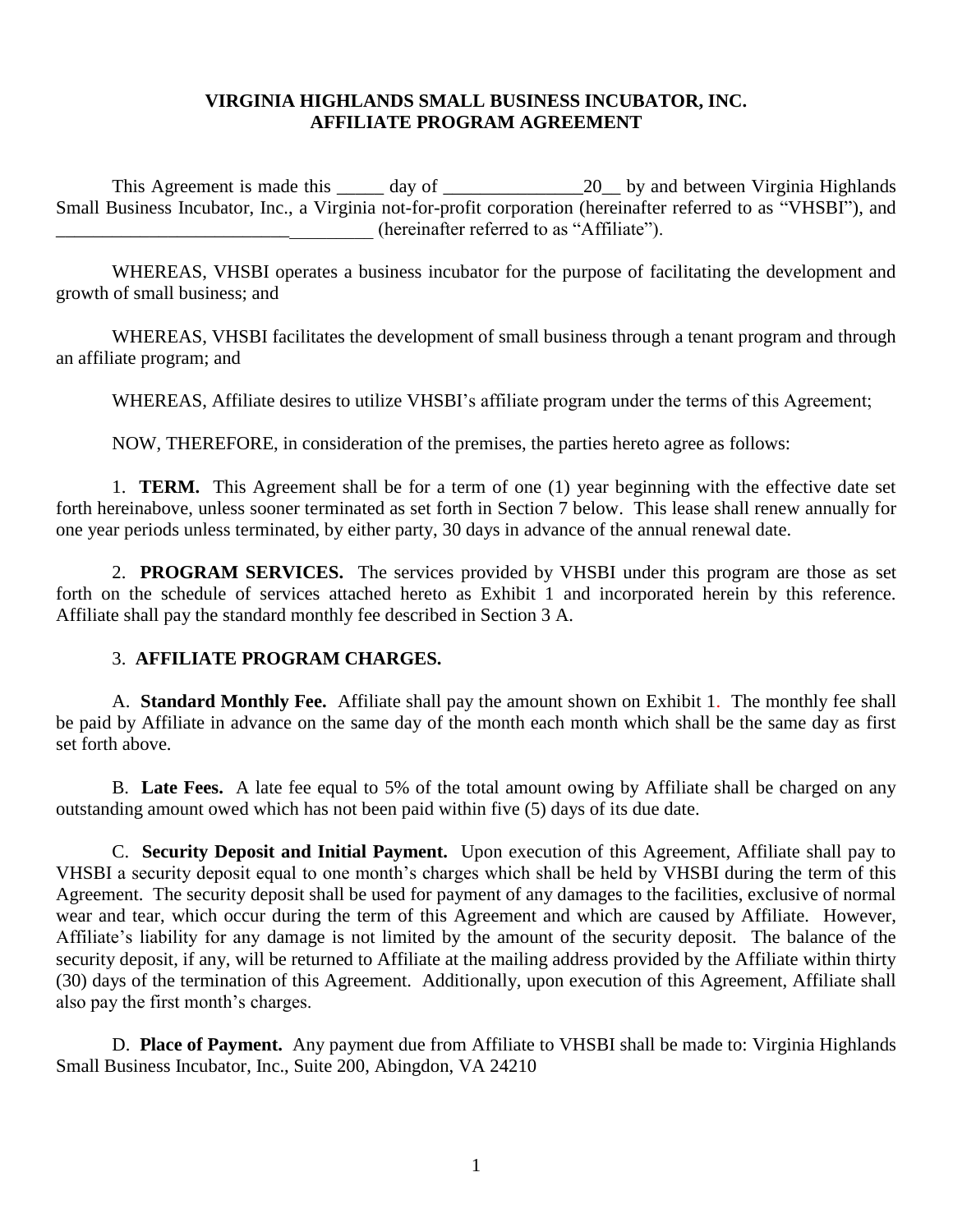4. **POLICIES AND PROCEDURES.** Affiliate shall be required to abide by VHSBI's policies and procedures, as promulgated from time to time, relating to the use of its building and facilities. Failure to do so may result in termination of this Agreement as provided in Section 7 A below.

5. **BUSINESS HOURS.** VHSBI business hours are 8:30 a.m. until 5:00 p.m. Monday through Friday. Affiliate members needing to use the facility either before or after these hours must receive prior authorization from the Executive Director and a current Liability Insurance Certificate naming VHSBI as an additional insured must be on file at the VHSBI.

6. **PRIORITY OF USE.** VHSBI will make every effort to accommodate Affiliate's scheduling needs in the use of its facilities. However, in the event of a conflict arising between Affiliate and a tenant of VHSBI in the use of its facilities, priority of use will be given to VHSBI's tenant. Affiliate will not be entitled to any recourse or damages of any kind whatsoever against VHSBI or its tenants in the event Affiliate is unable to use VHSBI's facilities at the date and time desired.

7. **TERMINATION.** This Agreement may be terminated for cause or without cause in the manner set forth herein. Upon termination, Affiliate shall no longer be entitled to utilize any services of VHSBI relating to the use of its facility.

A. **For Cause.** This Agreement may be terminated by VHSBI immediately in the event there is a breach of this Agreement by Affiliate, a failure by Affiliate to follow VHSBI's policies and procedures relating to the use of its building and facilities, or any conduct by Affiliate that, in the sole discretion of VHSBI, is deleterious or damaging to VHSBI or any of its tenants.

B. **Without Cause.** Either party may terminate this Agreement at any time upon giving the other party notice of its intent to terminate no less than thirty (30) days in advance of the date of termination.

8. **INDEMNIFICATION.** Affiliate will indemnify and hold harmless and assume the defense of VHSBI, its agents, employees and officials from any and all claims, liabilities, judgments, costs, damages and expenses of any nature whatsoever, including the cost of defending such claims, which may accrue against, be charged to, be recovered from or sought to be recovered from VHSBI, its agents, employees and officials by reason of or on account of any personal injury, sickness, or death of any person or damage to property arising from Affiliate's use of the premises. Affiliate shall also be responsible for any damage it, its employees, agents, representatives or invitees may cause to the premises or to any personal or other property belonging to VHSBI or its tenants that may be on such premises.

9. **RELEASE.** Affiliate hereby releases VHSBI, its agents, employees and officials from any liability or responsibility to Affiliate or any other person, claiming through it by way of subrogation or otherwise, for any loss or damage to the Affiliate's property or the property of any of its agents, employees, representatives or invitees which is brought onto the premises, regardless of how such loss or damage may occur, even if such damage or loss may have been caused by flood or other casualty or by the negligence of VHSBI, its agents, employees or officials. It is expressly agreed and understood that Affiliate, its agents, employees, representatives or invitees, in bringing property in and onto the premises do so at their own risk. It is further agreed and understood that VHSBI, its agents, employees and officials will not be liable to Affiliate for any business losses or damages to the property of Affiliate, its employees, representatives, agents or invitees, occasioned by the acts or omissions of other businesses or persons which may occupy the premises.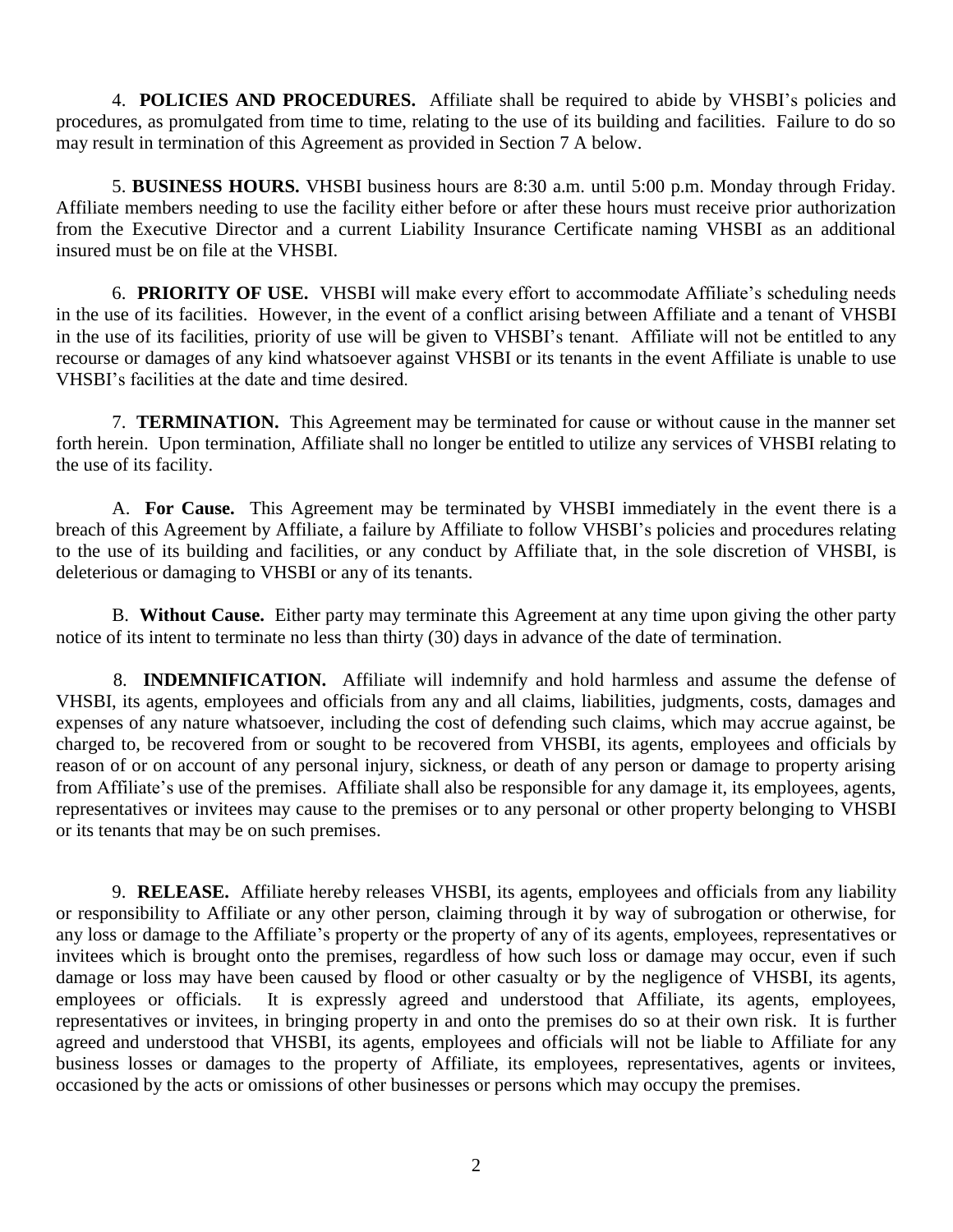10. **INTELLECTUAL PROPERTY.** Affiliate shall not use any trademark, service mark, logo or trade name of VHSBI, nor shall Affiliate represent itself as having any business affiliation with VHSBI, without the express permission of VHSBI.

11. **APPLICABLE LAW.** The laws of the Commonwealth of Virginia shall govern the validity, interpretation, performance and enforcement of this Agreement and any suit brought to enforce the terms of this Agreement shall be brought only in the state courts of Washington County, Virginia or the federal court in Abingdon, Virginia.

12. **TITLE AND HEADINGS.** The titles and headings of this Agreement are used only for convenience and are not to be construed as part of the Lease.

13. **ENTIRE AGREEMENT.** This Agreement and its attachments, including Exhibit 1 and the Guarantee, shall be considered to contain the entire agreement between the parties hereto pertaining to the use of VHSBI facilities, and all negotiations and all agreements acceptable to both parties are included herein. This Agreement may be modified only by an amendment in writing signed by both parties hereto.

14. **ATTORNEYS FEES.** In the event VHSBI is required to file suit to enforce any provision of this Agreement, should it prevail, it shall be entitled to recover its reasonable costs and attorneys fees incurred in prosecuting the action, in addition to all other damages to which it might be entitled.

In WITNESS WHEREOF, the parties hereto have executed this Agreement on the date first above written.

| Virginia Highlands Small Business Incubator, Inc.<br>a Virginia not-for-profit |  |  |  |
|--------------------------------------------------------------------------------|--|--|--|
| By: $\overline{\phantom{a}}$                                                   |  |  |  |
| Its: $\qquad \qquad$                                                           |  |  |  |
| Affiliate                                                                      |  |  |  |
| Address:                                                                       |  |  |  |
|                                                                                |  |  |  |
| Telephone:                                                                     |  |  |  |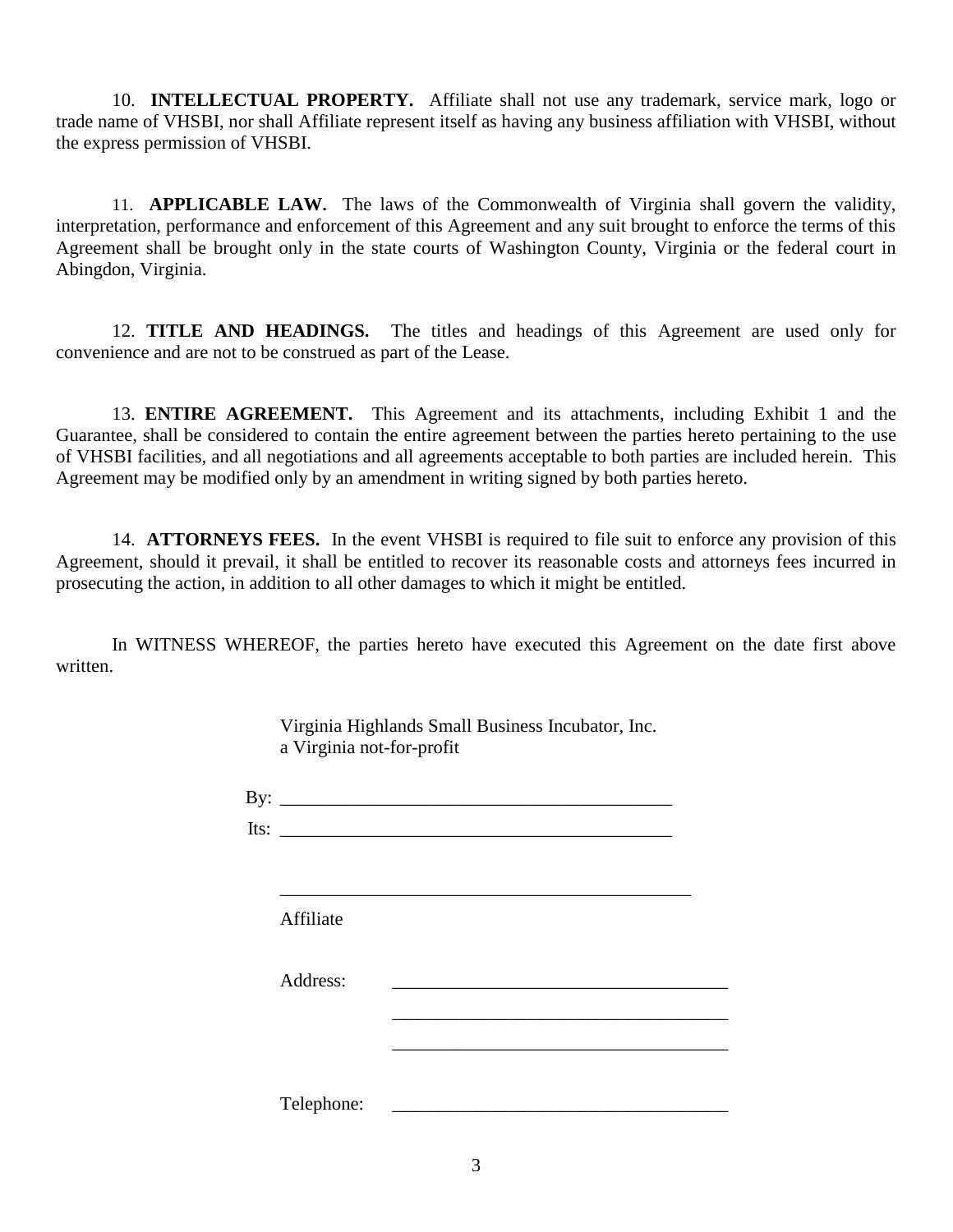#### **GUARANTY OF AGREEMENT**

FOR VALUE RECEIVED, and in consideration for, and as an inducement to VIRGINIA HIGHLANDS SMALL BUSINESS INCUBATOR, INC. (hereinafter referred to as "VHSBI"), to enter into an Affiliate Program Agreement (the "Agreement") with \_\_\_\_\_\_\_\_\_\_\_\_\_\_\_\_\_\_\_\_\_\_\_\_\_\_\_\_\_\_\_\_, (hereinafter referred to as "Affiliate") which Agreement, of even date herewith, is incorporated herein by reference, the undersigned absolutely, unconditionally and irrevocably guarantees to VHSBI the full and prompt payment of all fees and all other charges to be paid by Affiliate under the Agreement and the full and timely performance and observance of all covenants, conditions, and agreements therein provided to be performed and observed by Affiliate.

The undersigned expressly agrees that the validity of the Guaranty of Agreement and the obligations of the undersigned hereunder shall in no way be terminated, affected, or impaired by reason of (i) any forbearances, releases, settlements or compromises between VHSBI and Affiliate or any other guarantor, by reason of any waiver of or failure to enforce any of the rights and remedies reserved to VHSBI in the Agreement or otherwise, or (ii) the invalidity, illegality or unenforceability of the Agreement for any reason whatsoever, or (iii) as a result of the relief or release of Affiliate or any other guarantor from any of their obligations under the Agreement by operation of law or otherwise, including, without limitation of the generality of the foregoing, the insolvency, bankruptcy, liquidation or dissolution of Affiliate or any other guarantor or the rejection of or assignment of the Agreement in connection with proceedings under any bankruptcy laws now in effect or hereafter enacted, or (iv) the release, surrender, exchange, subordination, deterioration, waste, loss or impairment (including without limitation, negligent, willful, unreasonable or unjustifiable impairment) of any collateral securing the Agreement, or (v) any other act or omission of VHSBI or Affiliate which would otherwise constitute or create a legal or equitable defense in favor of the undersigned.

The undersigned represents and warrants that the undersigned has a material economic interest in Affiliate and that the execution of this Agreement will be of direct benefit to the undersigned, whether or not the undersigned shall ever use any portion of the premises. In the event of any termination of the Agreement by VHSBI, the undersigned's liability hereunder shall not be terminated, but the undersigned shall be and remain liable for all damages, costs, expenses and other claims which may arise under the Agreement including reasonable attorney's fees.

If the undersigned shall, directly or indirectly, advance any sums to the Affiliate, such sums and indebtedness shall be subordinate in all respects to the amounts then and thereafter due and owing by the Affiliate under the Agreement. Payment by the undersigned of any amount pursuant to this Guaranty of Agreement shall not in any way entitle the undersigned to any right, title or interest (whether by way of subrogation or otherwise) in and to any of the rights or remedies VHSBI may have against Affiliate, unless and until the full amount owing to VHSBI under the Agreement has been fully paid.

*Wherever reference is made to the liability of Affiliate in the Agreement, such reference shall be deemed likewise to refer to the undersigned, jointly and severally, with Affiliate. The liability of the undersigned for the obligations of the Agreement shall be primary; in any right of action which shall accrue to VHSBI under the Agreement, VHSBI, may, at VHSBI's option, proceed against the undersigned and/or Affiliate, jointly or severally, and may proceed against the undersigned without having demanded performance of, commenced any action against, exhausted any remedy against or obtained any judgment against Affiliate. This a guaranty of payment and not of collection, and the undersigned hereby waives any obligation on the part of VHSBI to enforce the terms of the Agreement against Affiliate as a condition to VHSBI's right to proceed against the undersigned hereunder.*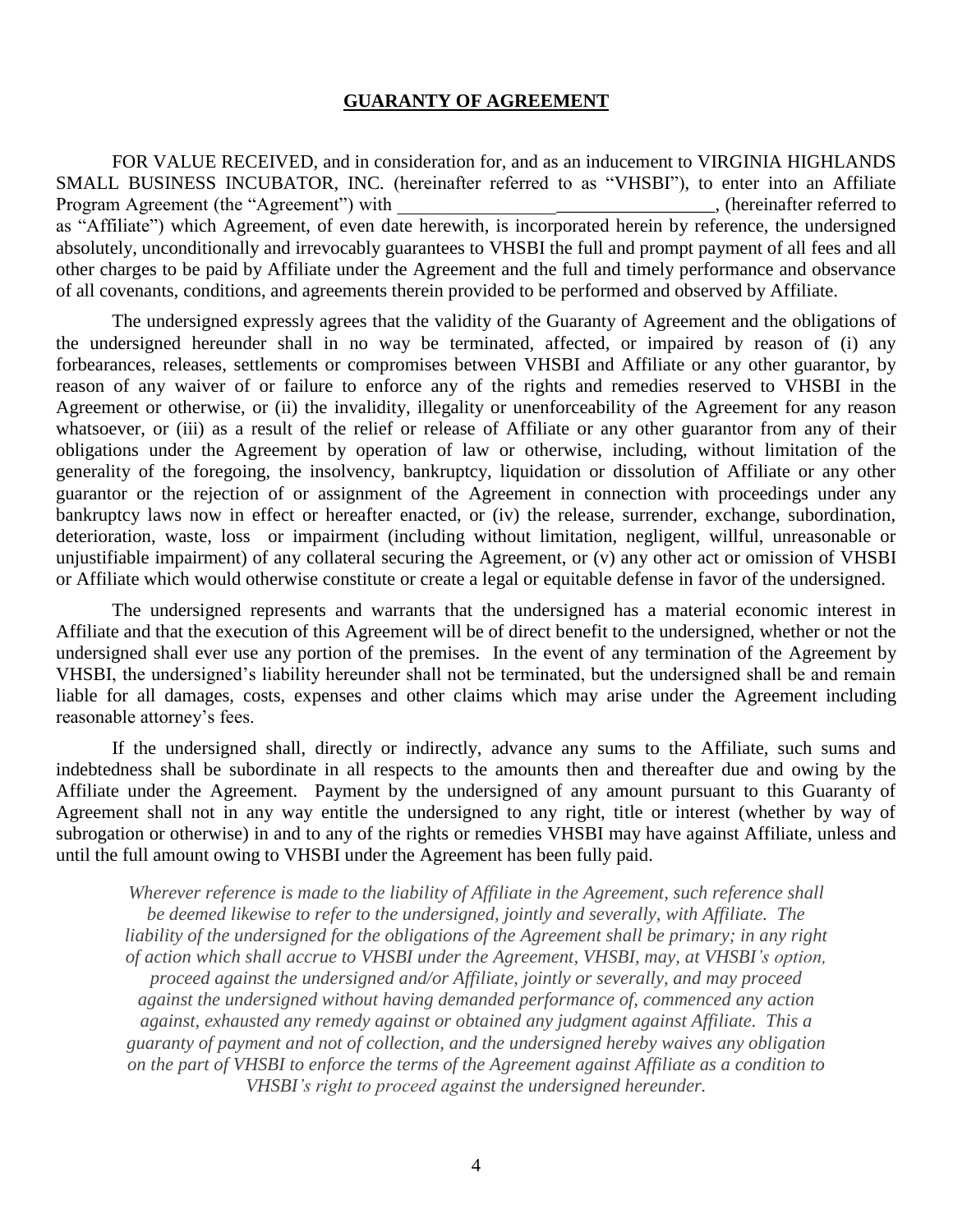The undersigned hereby expressly waives: (i) notice of acceptance of this Guaranty of Agreement and of presentment, demand and protest; (ii) notice of any default hereunder or under the Agreement and of all indulgences; (iii) demand for observance or performance of, or enforcement of, any terms or provisions of this Guaranty of Agreement or the Agreement; and (iv) all other notices and demands otherwise required by law which the undersigned may lawfully waive. The undersigned agrees that in the event this Guaranty of Agreement shall be enforced by suit or otherwise, the undersigned will reimburse VHSBI, upon demand, for all expenses incurred in connection therewith, including, without limitation, reasonable attorney's fees.

The undersigned hereby waives, to the maximum extent permitted by law, all defenses available to a surety, whether the waiver is specifically herein enumerated or not.

It is further agreed that all of the terms and provisions hereof shall inure to the benefit of the successors and assigns of VHSBI, and shall be binding upon the respective heirs, executors, administrators, successors and assigns of the undersigned.

In the event more than one person or entity executes this Guaranty of Agreement, or counterpart thereof, the liability of such signatories hereunder shall be joint and several.

A determination that any provision of this Guaranty of Agreement is unenforceable or invalid shall not affect the enforceability or validity or any other provision and any determination that the application of any provision of this Guaranty of Agreement to any person or circumstance is illegal or unenforceable shall not affect the enforceability or validity of such provision as it may apply to or any other persons or circumstances.

No modification or amendment of this Guaranty of Agreement shall be effective unless executed by the undersigned and consented to by VHSBI in writing, and no cancellation hereof shall be valid unless executed by VHSBI in writing.

In the event it shall be asserted that Affiliate's obligations are void and voidable due to illegal or unauthorized acts by Affiliate in the execution of the Agreement, the undersigned shall nevertheless be liable hereunder to the same extent as the undersigned would have been if the obligations of the Affiliate had been enforceable against the Affiliate.

This Guaranty of Agreement shall be governed by the laws of the Commonwealth of Virginia and may be enforced by action in any court of competent jurisdiction in the state courts of Washington County, Virginia or the federal court in Abingdon, Virginia.

\_\_\_\_\_\_\_\_\_\_\_\_\_\_\_\_\_\_\_\_\_\_\_\_\_\_\_\_\_\_\_\_\_\_\_\_\_\_

EXECUTED as of the  $\frac{day}{}$  of  $\frac{1}{20}$ .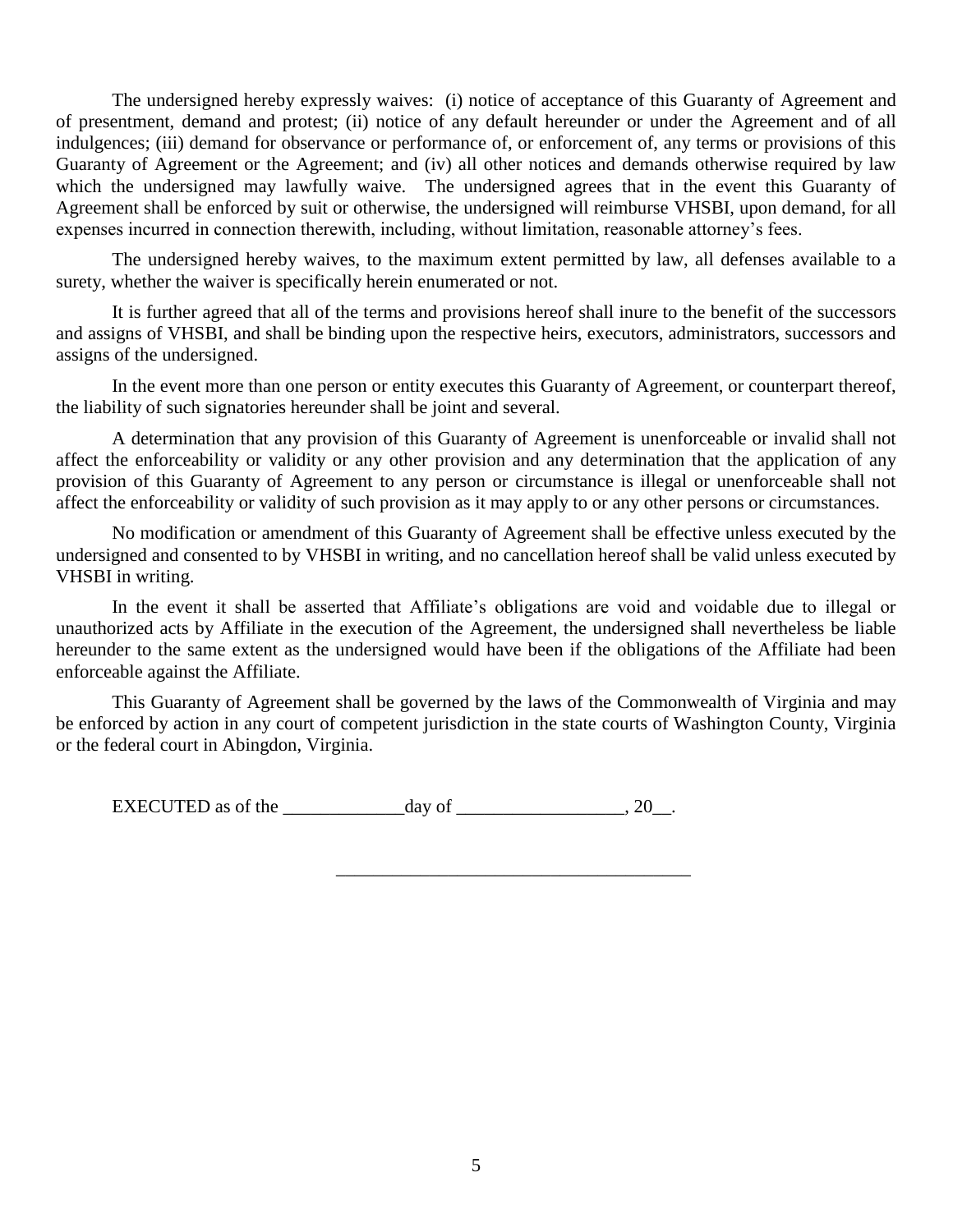# **EXHIBIT ONE (1) Program for Entrepreneurs!**

## **Virginia Highlands Small Business Incubator Affiliate Program**

| Item                                                            | Program Fee - \$50.00 per month                                                                                                                                                                                                           |  |  |
|-----------------------------------------------------------------|-------------------------------------------------------------------------------------------------------------------------------------------------------------------------------------------------------------------------------------------|--|--|
| <b>Office</b> – Desk $w$ /chair<br>& Internet Access.           | Includes – 10 hours per month (or a total of 19 hours per month<br>including your conference room hours) \$30.00 for each additional<br>10 - hour block.                                                                                  |  |  |
| <b>Business Hours</b>                                           | Monday through Friday 8:30 a.m. to 5:00 p.m.                                                                                                                                                                                              |  |  |
| <b>Copy Machine</b>                                             | \$0.07 per B&W copy & \$0.15 per color copy/billed monthly                                                                                                                                                                                |  |  |
| <b>Postage Machine</b>                                          | Actual cost of postage used/billed monthly                                                                                                                                                                                                |  |  |
| <b>Fax Machine</b>                                              | Includes incoming & outgoing service                                                                                                                                                                                                      |  |  |
| <b>Office/Clerical Assistance</b>                               | Available $@$ \$20.00 per hour/billed monthly<br>(Based on availability & tenant use)                                                                                                                                                     |  |  |
| <b>Conference Rooms</b>                                         | 3 uses per month $-$ up to 3 - hour blocks per use (note these 9 hours<br>can be used to reserve the Affiliate room) \$7.00 per hour for additional<br>time.                                                                              |  |  |
| <b>Incubator Mailbox</b>                                        | No charge (Based on availability & tenant use); however, a \$50.00<br>deposit will be collected for a Mailbox key. Once affiliate incubates<br>out of VHSBI and key is returned, the deposit will be refunded<br>within 30 business days. |  |  |
| <b>Workshops</b> – offered periodically<br>throughout the year. | No charge                                                                                                                                                                                                                                 |  |  |
| <b>Press Release</b> as Affiliate                               | No Charge.                                                                                                                                                                                                                                |  |  |
| <b>Monthly Meeting with Director</b>                            | Optional                                                                                                                                                                                                                                  |  |  |

*Note: All Office & Conference Room space MUST be scheduled in advance.*

*For More information please contact: Cathy Lowe at (276) 492-2060 or [clowe@vhsbi.com.](mailto:clowe@vhsbi.com)*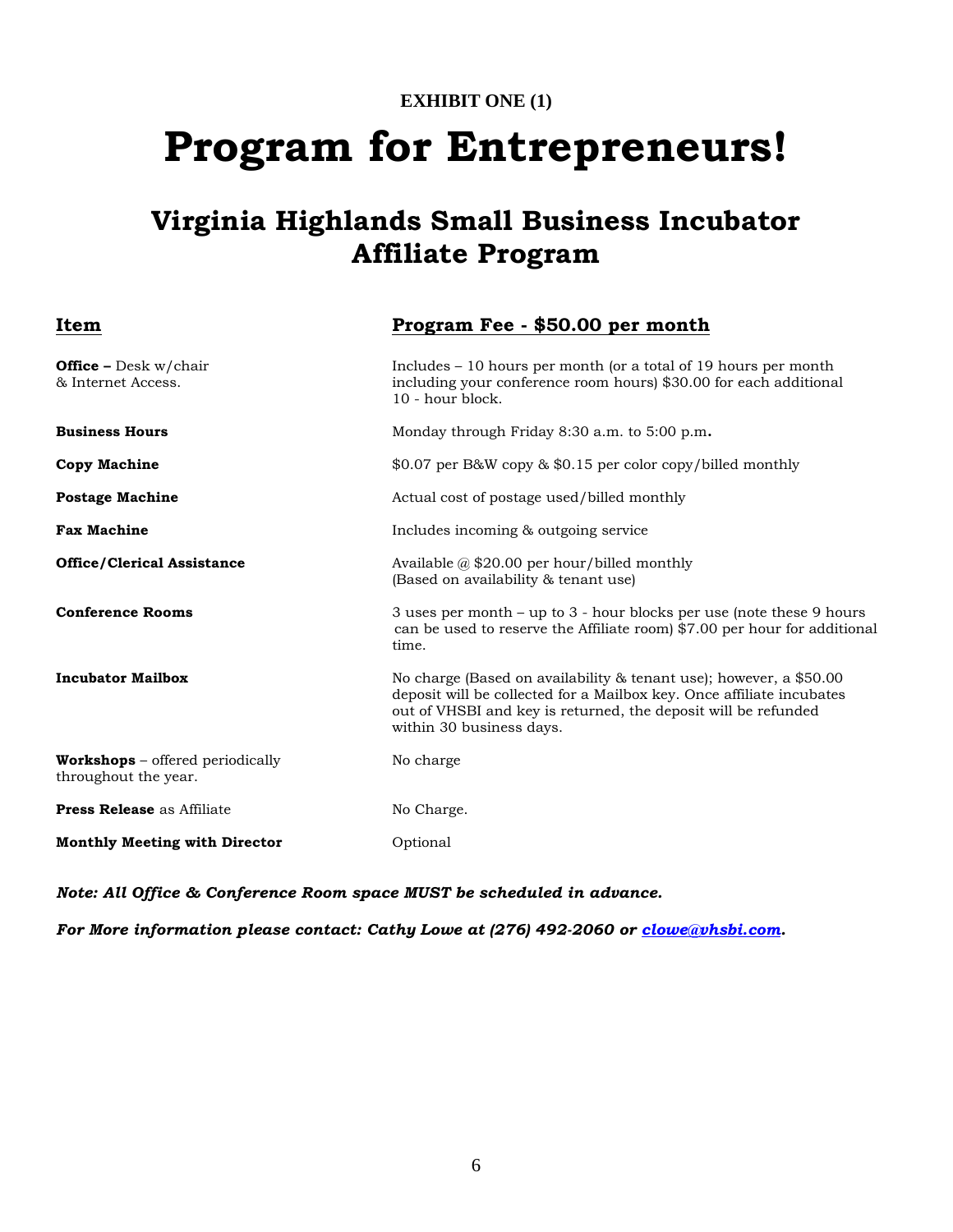### Virginia Highlands Small Business Incubator, Inc. Facility Guidelines for Affiliate Members Conference Room and Events

#### **Reservations**

- The conference room(s) can be reserved by contacting, [receptionist@vhsbi.com](mailto:receptionist@vhsbi.com) and submitting the completed Facility Events form. Once the form is submitted your request will be confirmed by email. All special requests should be submitted on the Facility Events application.
- Business hours of the facility are 8:30 a.m. until 5:00 p.m. Monday through Friday. The facility is available for rent after those hours with proper authorization by the Executive Director and providing proof of a current Liability insurance certificate naming VHSBI as an additional insured.
- The doors are to be securely locked upon your departure.
- Tablecloths are available for rent upon request and in writing on the Facility Events application.
- Copies can be purchased from the receptionist at a cost of .07 per black and white copy and .15 per color copy.

#### **Food and Beverages**

- The caterer's name and contact information are to be provided on the Facility Events form. The Caterer must submit a meals tax form to the Town of Abingdon.
- All food, including poured drinks and simple refreshments are to be served from the kitchen.
- All caterers/food providers are to use the back entrance and accept responsibility of the clean up after the event. The dumpster is located in the gated area at the back of the facility.

#### **Audio/Visual**

 Customers must provide their own audio/visual equipment; however, we do provide the use of an overhead projector in the Jack C Phelps, Jr. (large) conference room and have a manual projector available for use in the French H Moore, Jr. (small) conference room. As such, we ask that you ensure the settings are left in working order. If you will be using any technical equipment, we recommend that you test your equipment before the meeting time to ensure equipment compatibility.

#### **Publications**

- Please use the correct title of the facility, "Virginia Highlands Small Business Incubator, Inc.," in advertising, press releases, or notices.
- Virginia Highlands Small Business Incubator agrees to display, upon request, flyers, brochures, posters, or other publications advertising your event. Please provide them as early as possible.

#### **Liability**

- Damages to the facility will be the responsibility of the organization hosting the event to the extent caused by the acts or omission of organization's agents or employees.
- Material should not be attached to the walls. We have flip chart holders to display posters, charts, etc. It is the leasees responsibility to provide flip chart paper.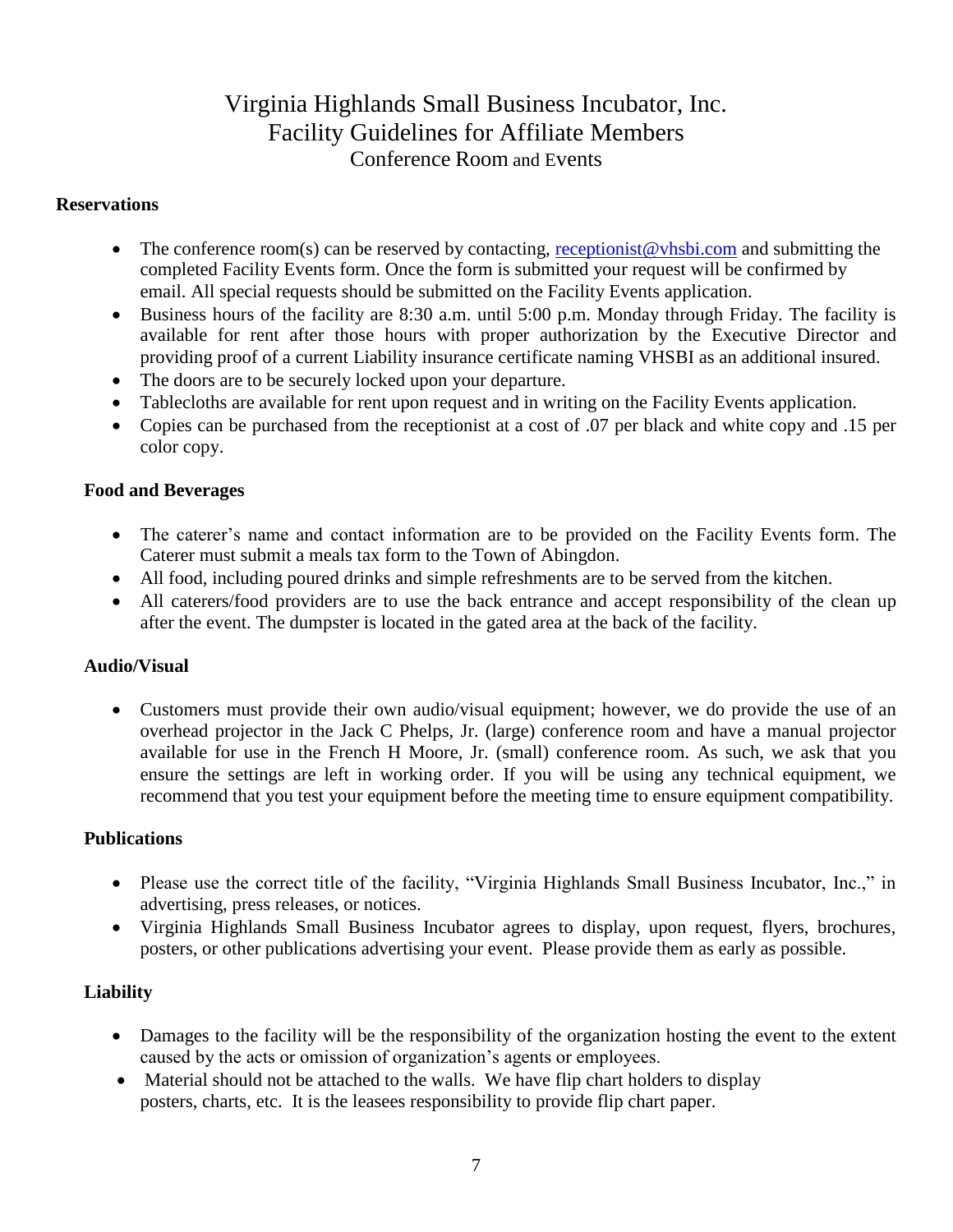#### **Restrictions**

- Hallways and exit doors must not be blocked or cluttered.
- There is no smoking in the building. Smoking is permitted at the back of the facility. The smoking location is identified by ash tins on the loading dock.
- Littering is subject to a \$50.00 fine. Cigarette butts are considered littering.
- Alcohol products are allowed to be served upon the affiliate member receiving the proper event permits from the ABC office located in Abingdon and providing VHSBI with proof of alcohol coverage insurance.
- Only Service Animals are allowed in the facility unless special permission is granted by the Executive Director.
- Power strips with surge protection are to be used in the facility.

#### **Departure**

- Rooms should be left clean and orderly.
- Affiliate members should return furnishings to their original configuration and dispose of their events trash in the dumpster provided by VHSBI in the gated area at the back of the building.
- Plastic bags are available at the Information Desk for use in disposing of trash.

#### **Cancellations**

 **If cancellation is necessary, please notify us as soon as possible, preferably via email at receptionist@vhsbi.com.**